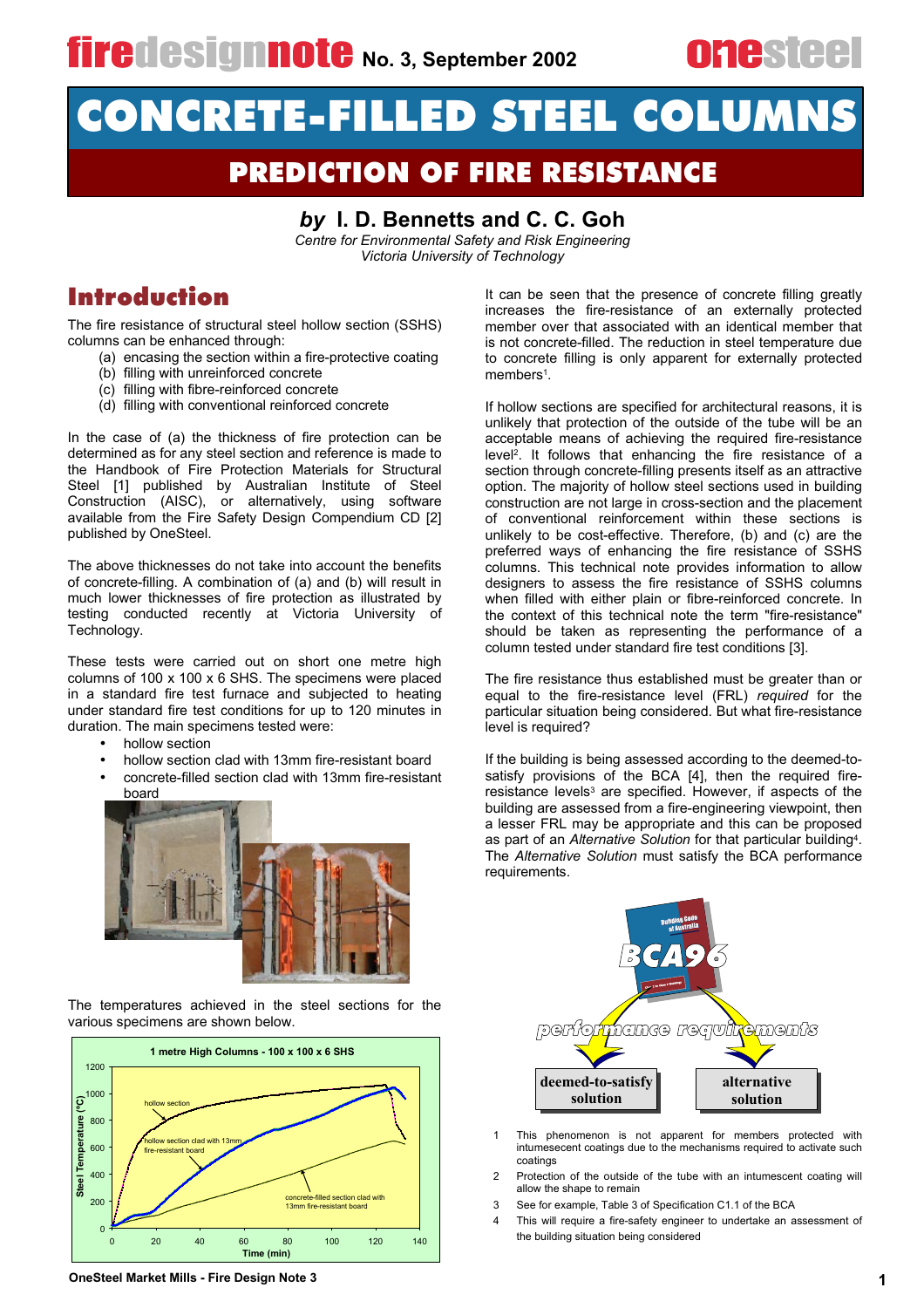### **Key Aspects of Behaviour**

Before presenting the various approaches to assessing the fire resistance of concrete-filled SSHS columns it is helpful to appreciate some of the key aspects of the behaviour of these columns in fire.

The effect of heating an *unloaded* concrete-filled SSHS column is now considered. During the early stages of heating, the steel section will be hotter than the concrete core<sup>5</sup> and will therefore attempt to expand relative to the core. However if there is sufficient bond between the core and the tube, the tube will be restrained by the core and will go into compression, whilst the core will be subject to an equal tensile force. If the core has sufficient tensile strength due to its cross-sectional area (the tensile strength of concrete is relatively low) or reinforcement (if present), then the steel section will yield in compression given sufficient temperature increase. If the core does not have sufficient tensile strength to resist the force being developed within the steel section, then it will crack, relieving the tensile force within the concrete and allowing the tube to freely expand.

Under *normal temperature* conditions, compressive loading on the columns will be shared between the concrete core and the steel section in proportion to the relative stiffnesses of each part—although the load carried by the steel section will be higher if the loads during construction are carried by the steel section prior to concrete filling. A rise in temperature of the steel section will result in a further increase in compressive force within the steel section such that it may reach its yield or squash load. However, as the temperature further increases, the squash load capacity of the tube is progressively reduced and more load is transferred to the concrete core. In the limit, the concrete core will resist the entire load provided it has sufficient strength.



*It is the ability of the concrete core to carry load when the* steel tube cannot that is the main benefit provided by  $concrete$  *filling.* 

In the fire situation, it should be noted that neither the thickness of the SSHS, nor the yield stress of the section. need to be included in the assessment of the ability of the concrete to carry load.

The ability of the concrete core to resist load in the fire situation is influenced by a number of factors. These are now discussed.

#### i) reinforcement

The stability and strength of a concrete column is enhanced by the presence of reinforcement since this gives both flexural and axial stiffness and strength. It follows that higher levels of fire resistance will be able to be achieved if reinforcement is present. The greatest improvement in fire resistance is achieved with conventional reinforcement but testing has demonstrated that steel fibres can also provide some enhancement.

#### ii) cross-sectional dimensions

During later stages of heating a significant temperature gradient develops within the concrete core with the outer parts of the core being hotter than the inner parts. As the width or diameter increases, the proportion of cross-section affected by temperature rise becomes less for a given fire exposure. The capacity is also increased.

It follows that for a given load level (see (iii)), an increase in cross-sectional dimensions will give an  $\blacksquare$ increase in fire resistance. Alternatively, for a given fire exposure, the load able to be resisted for that period will be greater for columns of greater cross-



#### iii) load level

The higher the load level, the lower the fire resistance achieved. The load level is usually expressed as the ratio of applied load to ambient temperature strength.

#### iv) slenderness

The slenderness of a column is normally expressed as a ratio (the slenderness ratio) and is taken as the effective length of the column divided by its width, diameter or other such dimension representing<br>the minimum cross-sectional the minimum cross-sectional dimension of the member. As the slenderness ratio becomes larger. the fire resistance reduces, all other factors being equal.



s lenderness ratio =  $\frac{1}{d}$ 

P

 $\mathsf{P}$ 

It follows from the above discussion that from a fire resistance viewpoint *it will always be better to utilise a SSHS* with a low wall thickness and greater cross-sectional *dimension than one with smaller cross-sectional dimension and thicker walls* (but having the same area of steel).

#### v) eccentricity of load

The presence of eccentric loading will significantly reduce the fire resistance of an unreinforced concrete tube. This is due to the fact that if the steel tube has little flexural resistance due to its temperature all of the bending resistance must be provided by the unreinforced core - and such cores will offer little resistance. It follows that *unreinforced* SSHS sections should not be used in situations subject to high eccentricity of load unless allowance is made for such loading.

This matter is further considered later in this publication.

This is due to the relatively higher thermal conductivity of steel compared with concrete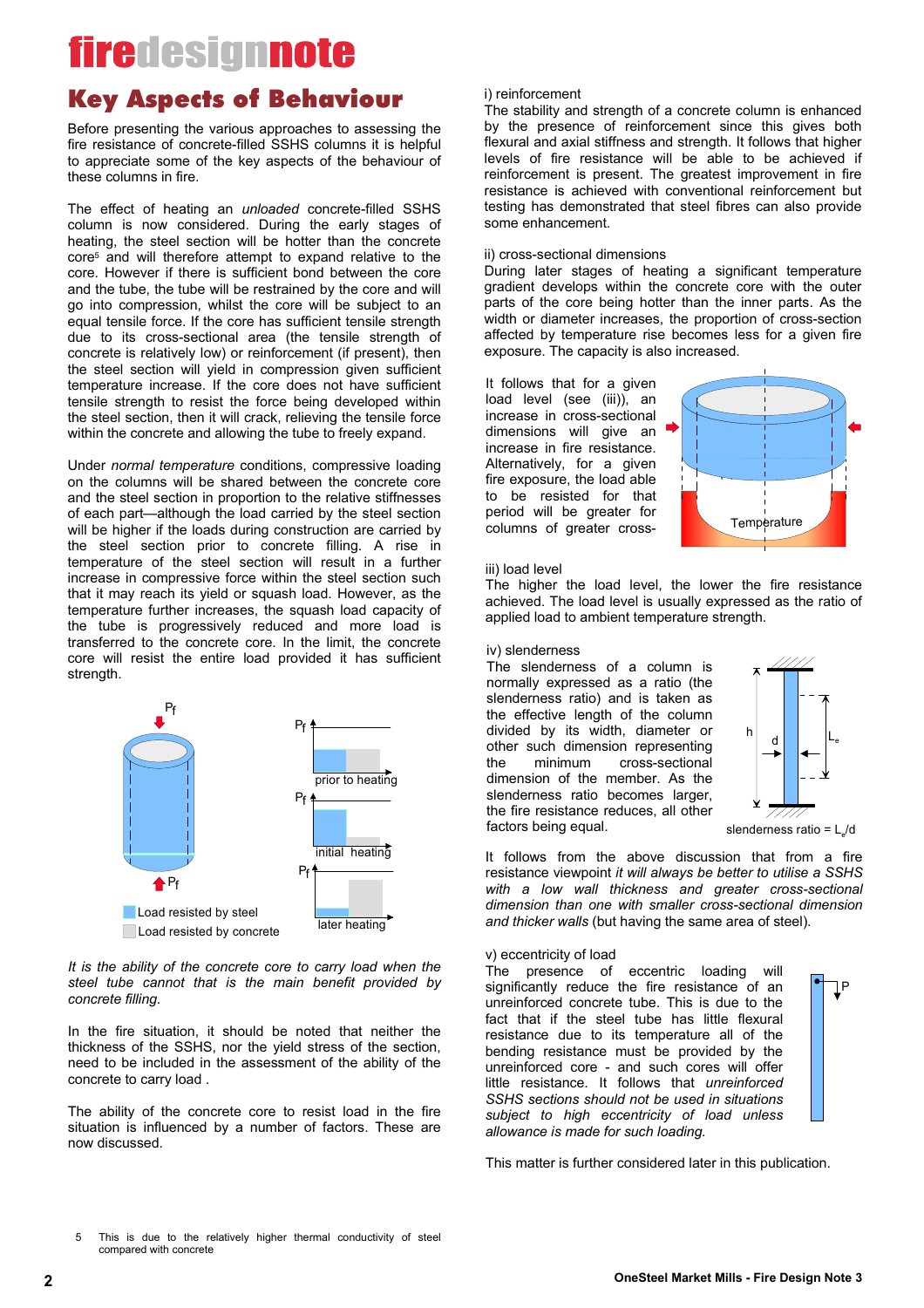

## **Assessment of Fire Resistance** Table 1 (*cont.*)

#### **B a s is**

According to Specification A2.3 of the BCA, the fire resistance of an element of construction can be determined from:

- a standard fire test result-recorded and reported by a qualified organisation
- a method of calculation-provided all of the relevant parameters are considered

On this basis, this technical note presents:

- $(1)$  standard fire test results
- (2) published calculated performances
- (3) calculation methods

In the case of approaches  $(1)$  and  $(2)$  specific guidelines are given with respect to how these results should be applied to the particular situation being assessed. These guidelines are consistent with the requirements of Specification A2.3 of the BCA. *This technical note only gives information for c o n c re te - fille d S S H S c o lu m n s in b u ild in g s w h e re th e columns are predominantly axially loaded.* 

#### **Approach 1: Use of Test Results**

Standard fire tests have been conducted on concrete-filled SSHS columns at various laboratories throughout the world [5 - 8]. Each of these tests was conducted under conditions identical to those required by AS1530.4. The test results are summarised in Table 1 and cover columns constructed using concrete made from siliceous aggregates-the predominant type of aggregate used in Australia.

**T a b le 1**

| Test No.                | dim   | $f_c$ (act) | eff. length | load | time   |
|-------------------------|-------|-------------|-------------|------|--------|
|                         | (mm)  | (MPa)       | (mm)        | (kN) | (mins) |
| <b>Circular columns</b> |       |             |             |      |        |
| (NRC) C-01              | 141.3 | 33.1        | 2695        | 110  | 55     |
| (NRC) C-02              | 141.3 | 31          | 2695        | 131  | 57     |
| (NRC) C-03              | 168.3 | 32.7        | 2667        | 150  | 76     |
| (NRC) C-04              | 168.3 | 32.7        | 3810        | 150  | 60     |
| (NRC) C-05              | 168.3 | 35.5        | 2667        | 218  | 56     |
| (NRC) C-06              | 168.3 | 35.4        | 2667        | 150  | 81     |
| (CSTB) C-07             | 168.3 | 50          | 2520        | 300  | 56     |
| (IBMB) C-08             | 168.3 | 41.3        | 4060        | 100  | 40     |
| (NRC) C-09              | 219.1 | 31          | 2667        | 492  | 80     |
| (NRC) C-10              | 219.1 | 32.3        | 2667        | 384  | 102    |
| (NRC) C-11              | 219.1 | 31.9        | 3810        | 525  | 73     |
| (NRC) C-12              | 219.1 | 31.9        | 3810        | 525  | 33     |
| (NRC) C-13              | 219.1 | 31.7        | 2667        | 525  | 82     |
| (CSTB) C-14             | 219.1 | 49.5        | 2520        | 300  | 102    |
| (CSTB) C-15             | 219.1 | 48.2        | 2520        | 600  | 45     |
| (CSTB) C-16             | 219.1 | 48.2        | 2520        | 600  | 45     |
| (CSTB) C-17             | 219.1 | 50          | 2520        | 600  | 43     |
| $(CSTB) C-18$           | 219.1 | 49.5        | 2520        | 900  | 35     |
| (CSTB) C-19             | 219.1 | 41.3        | 4060        | 300  | 39     |
| (NRC) C-20              | 273.1 | 28.6        | 2667        | 574  | 112    |
| (NRC) C-21              | 273.1 | 29          | 2667        | 525  | 133    |
| (NRC) C-22              | 273.1 | 27.2        | 2667        | 1000 | 70     |
| (NRC) C-23              | 273.1 | 27.4        | 2667        | 525  | 143    |
| (NRC) C-24              | 323.9 | 27.6        | 2667        | 699  | 145    |
| (NRC) C-25              | 323.9 | 24.3        | 2667        | 1050 | 93     |
| (CSTB) C-26             | 323.9 | 51.6        | 2520        | 1800 | 28     |
| (NRC) C-27              | 355.6 | 23.8        | 2667        | 1050 | 111    |
| (NRC) C-28              | 355.6 | 25.4        | 2667        | 1050 | 170    |
| (NRC) C-29              | 406.4 | 27.6        | 2667        | 1900 | 71     |
| (CTICM) C-30            | 406.3 | 30.7        | 2590        | 4500 | 36     |

| Test No.              | dim        | $f_c$ (act) | eff. Length | load | time   |
|-----------------------|------------|-------------|-------------|------|--------|
|                       | (mm)       | (MPa)       | (mm)        | (KN) | (mins) |
| <b>Square Columns</b> |            |             |             |      |        |
| (CSTB) SQ 101         | 140        | 47          | 2520        | 685  | 24     |
| (CSTB) SQ 102         | 140        | 51.5        | 2520        | 410  | 42     |
| (CSTB) SQ 103         | 140        | 40.1        | 2520        | 190  | 66     |
| (CSTB) SQ 104         | 140        | 51.6        | 2520        | 530  | 28     |
| (CSTB) SQ 105         | 140        | 51.6        | 2520        | 530  | 24     |
| (CTICM) SQ106         | 150        | 49          | 2520        | 376  | 81     |
| (CTICM) SQ107         | 150        | 45.6        | 2520        | 286  | 80     |
| (NRC) SQ-01           | 152.4      | 58.3        | 2667        | 376  | 66     |
| (IBMB) SQ108          | 160        | 41.3        | 4060        | 100  | 68     |
| (NRC) SQ-07           | 177.8      | 57          | 2520        | 549  | 80     |
| (IBMB) SQ109          | 180        | 41.3        | 4060        | 200  | 42     |
| (CTICM) SQ110         | 200        | 34.5        | 2520        | 950  | 36     |
| (CTICM) SQ111         | 200        | 49          | 2520        | 740  | 80     |
| (CSTB) SQ112          | 200        | 49.5        | 2520        | 1660 | 19     |
| (CSTB) SQ113          | <b>200</b> | 55.8        | 2520        | 1240 | 39     |
| (CSTB) SQ114          | <b>200</b> | 55.8        | 2520        | 740  | 88     |
| $(IBMB)$ SQ115        | 200        | 44.2        | 3570        | 397  | 22     |
| (IBMB) SQ116          | 200        | 41.3        | 4060        | 300  | 52     |
| (IBMB) SQ117          | 220        | 41.3        | 5800        | 490  | 16     |
| (IBMB) SQ118          | 220        | 41.3        | 4060        | 800  | 15     |
| $(IBMB)$ SQ119        | <u>220</u> | 41.3        | 4060        | 800  | 34     |
| (CTICM) SQ120         | 225        | 49          | 2520        | 1085 | 56     |
| (CTICM) SQ121         | 225        | 49          | 2520        | 1520 | 42     |
| (CTICM) SQ122         | 225        | 49          | 2520        | 430  | 165    |
| (CTICM) SQ123         | <u>225</u> | 44.5        | 2520        | 1970 | 29     |
| (CSTB) SQ124          | 225        | 40.5        | 2520        | 1000 | 36     |
| (CTICM) SQ125         | <u>225</u> | 44.5        | 2520        | 1405 | 40     |
| (CTICM) SQ126         | <u>225</u> | 44.5        | 2520        | 560  | 145    |
| (FIRTO) SQ 127        | 250        | 57.9        | 2520        | 1950 | 68     |
| (FIRTO) SQ 128        | 250        | 47.7        | 2520        | 1740 | 25     |
| (NRC) SQ-17           | 254        | 58.3        | 2667        | 1096 | 62     |
| (CTICM) SQ129         | 260        | 42.1        | 2520        | 1500 | 45     |
| (CTICM) SQ130         | 260        | 41.5        | 2520        | 800  | 86     |
| (CTICM) SQ131         | 260        | 42.1        | 2520        | 1500 | 49     |
| (CTICM) SQ132         | 260        | 41.8        | 2520        | 800  | 114    |
| (CTICM) SQ133         | 260        | 34          | 2520        | 800  | 102    |
| (CSTB) SQ 134         | 260        | 41.5        | 2520        | 800  | 98     |
| $(IBMB)$ SQ135        | 260        | 41.5        | 3060        | 800  | 81     |
| (FIRTO) SQ 136        | 260        | 41.5        | 2520        | 800  | 133    |
| (BAM) SQ 137          | <u>260</u> | 41.5        | 2520        | 800  | 134    |
| (IBMB) SQ138          | 260        | 41.3        | 4060        | 1000 | 51     |
| (CSTB) SQ 139         | 265        | 30.2        | 2520        | 910  | 68     |
| (NRC) SQ-24           | 304.8      | 58.8        | 2667        | 1130 | 131    |
| (FIRTO) SQ 140        | 350        | 47.7        | 2520        | 2250 | 85     |
| (FIRTO) SQ 141        | 350        | 47.7        | 2520        | 3150 | 39     |
| (FIRTO) SQ 142        | 350        | 47.7        | 2520        | 4390 | 30     |
| (FIRTO) SQ 143        | 350        | 48.8        | 2520        | 3950 | 55     |

Table 1 results may be used to assess the fire resistance of a member provided the following approach is adopted:

- Step 1: Identify the *tested* members having the same crosssectional outer dimensions as the member being considered in the design (hereafter called the *trial design* member)
- Step 2: Choose those *tested* members that achieved the required fire resistance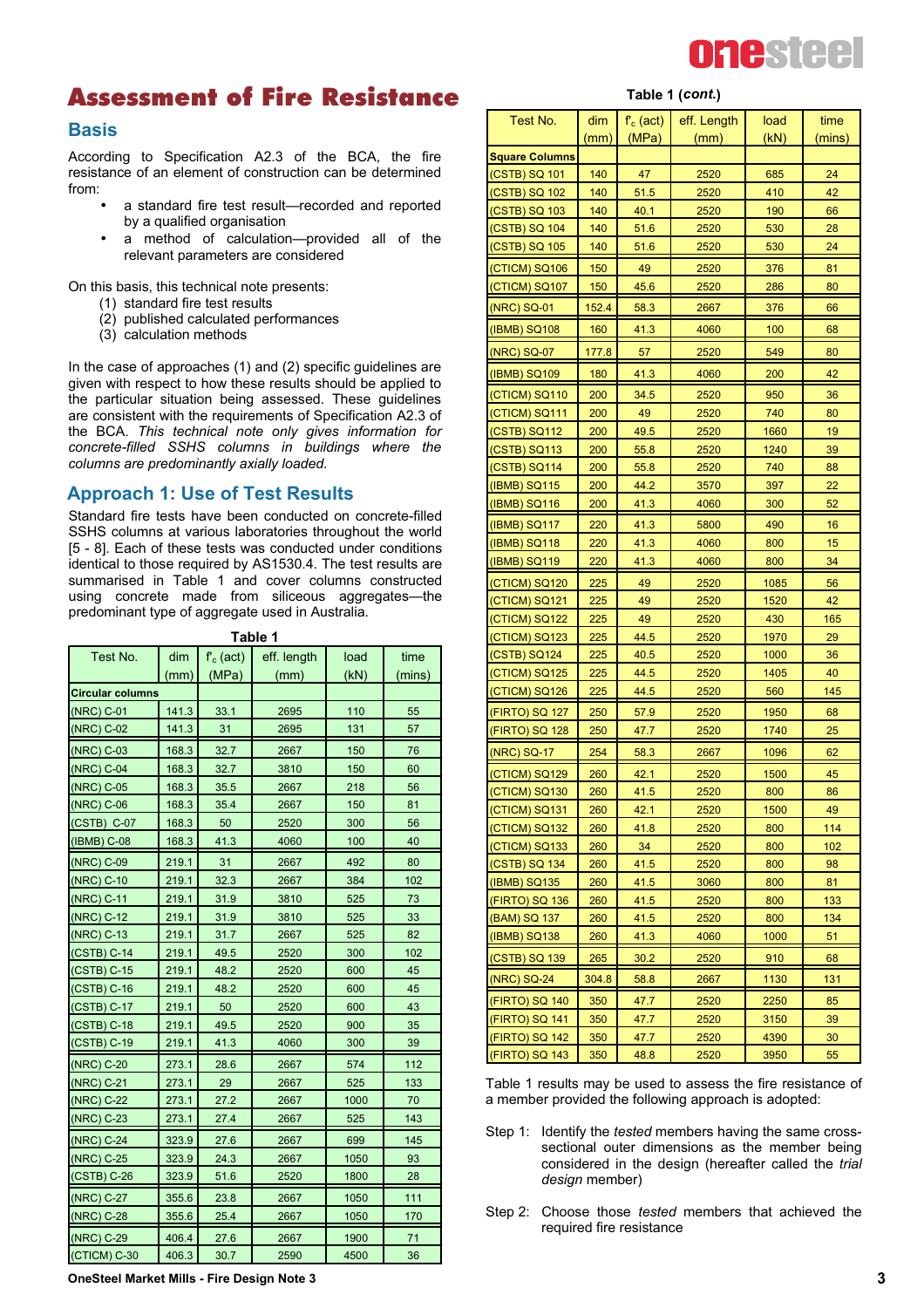- Step 3: From the members chosen in Step 2 choose those that have a concrete strength equal to or less than that intended for the *trial design* member
- Step 4: From the members chosen in Step 3 choose those that have an effective length greater than or equal to that of the trial design member
- Step 5: From the members chosen in Step 4 choose those for which the test load is greater than or equal to that intended to be applied to the *trial design* member in the fire situation
- Step 6 Check that *trial design* member can be considered to be essentially concentrically loaded (see later discussion)

The use of single test results to justify the performance of a design is implicitly accepted by the BCA since only single tests are required by AS1530.4. The results of Table 1 can therefore be directly applied. However, in cases where multiple tests have been done and where more than one fire resistance has been obtained for nominally identical members, it will be prudent for the designer to adopt a lower rather than the highest value.

Example  $1$ :

Consider a *trial design* member: OneSteel 168.3 CHS filled with 40MPa unreinforced concrete. The load applied to member in fire is 120kN and the effective length taken as 2500mm. Minimum fire-resistance to be achieved is 60 minutes.

- Step 1: From Table 1 choose (NRC) C-03 to (NRC) C-08
- Step 2 Only tested members (NRC) C-03, (NRC) C-04 and (NRC) C06 (ignore thickness) are applicable
- Step 3: All tested members chosen in Step 2 are OK since all have concrete strength < 40MPa
- Step 4: All tested members chosen in Step 3 are OK since all have an effective length greater than 2500mm
- Step 5 All tested members chosen in Step 4 are OK since all are subject to a test load of 150kN
- Step 6 Check that *trial design* member can be considered to be essentially concentrically loaded (see later discussion)

It is therefore concluded that the chosen trial design member can be considered to achieve a fire-resistance of 60 minutes, assuming it to be subject to concentric loading.

### **Approach 2: Use of Tabulated Solutions**

In the past many attempts have been made to predict the performance of concrete-filled tubes in fire [5, 9 11]. More  $r$  recent approaches  $[8, 12-15, 15-18]$  have been found to give less optimistic predictions of performance and are based on modelling the member using finite element te chniques where temperatures throughout the crosssection are calculated and their effect on the strength and stiffness of the concrete and steel taken into account. Despite the apparent sophistication of these methods it is still difficult to accurately predict the performance of the tested members. Some of these methods have been used to generate tables or graphs of solutions where the fire resistance is presented as a function of member crosssection, concrete strength, effective length and load level. These data have been used in this publication to determine solutions for OneSteel sections, however due to the limitations of the data, only limited solutions are available.

#### (a) Klinsch and Wittbecker [16]

**T a b le 2** The following predictions of performance (see Table 2) are based on the analysis conducted by Klinsch and Wittbecker [16] for concentrically loaded unreinforced circular hollow sections.

| Table z    |                   |             |      |            |  |
|------------|-------------------|-------------|------|------------|--|
| <b>CHS</b> | ${\sf f}_{\rm c}$ | eff. Length | load | resistance |  |
| dia (mm)   | (MPa)             | (mm)        | (kN) | (mins)     |  |
| 139.7      | 35                | 2000        | 55   | > 60       |  |
| 139.7      | 35                | 3000        | 46   | > 60       |  |
| 165.1      | 35                | 2000        | 90   | > 60       |  |
| 165.1      | 35                | 3000        | 64   | > 60       |  |
| 168.3      | 35                | 2000        | 95   | > 60       |  |

These results may be used to assess whether a trial design member can achieve a fire-resistance of at least 60 minutes. The following steps should be followed:

168.3 | 35 | 3000 | 67 | >6

- Step 1: Identify the members in Table 2 having the same or *lesser* outer cross-sectional dimensions as the *trial d e s ig n* m em ber
- Step 2: Check that the effective length of the *trial design* member falls less than or between the limiting values. Otherwise results are not applicable.
- *Step 3:* Use linear interpolation to determine the maximum load if the effective length is between the limiting values. If the effective length is less than the lower limiting value, then the load corresponding to this value should be adopted.
- *Step 4:* Choose the *highest* of the loads obtained from Step 3. This is the maximum load that could be applied to the column to achieve the given level of fire resistance.
- *Step 5:* Check that the concrete strength for the trial design member is at least that given for the quoted analysis results.
- Step 6: Check that trial design member can be considered to be essentially concentrically loaded (see later discussion).

Example 2:

Consider a *trial design* member: OneSteel 139.7 CHS filled with unreinforced concrete with an effective length of 2500mm.

- Step 1: From Table 2 choose calculated results corresponding to 139.7 CHS sections.
- Step 2 Check effective length is less than those is Table 2
- Step 3: Use linear interpolation to get maximum load that can be applied in fire situation:

Max load =  $55-[ (55-46)x(2500-2000)/(3000-2000)]$  $= 50.5 kN$ 

- *Sten 4: 50.5kN* is the maximum load that can be applied for a fire-resistance of at least 60 minutes
- *Step 5:* Trial design member must have a concrete strength with  $f_c \geq 35 MPa$ .
- Step 6: Check that trial design member can be considered to be essentially concentrically loaded (see later discussion).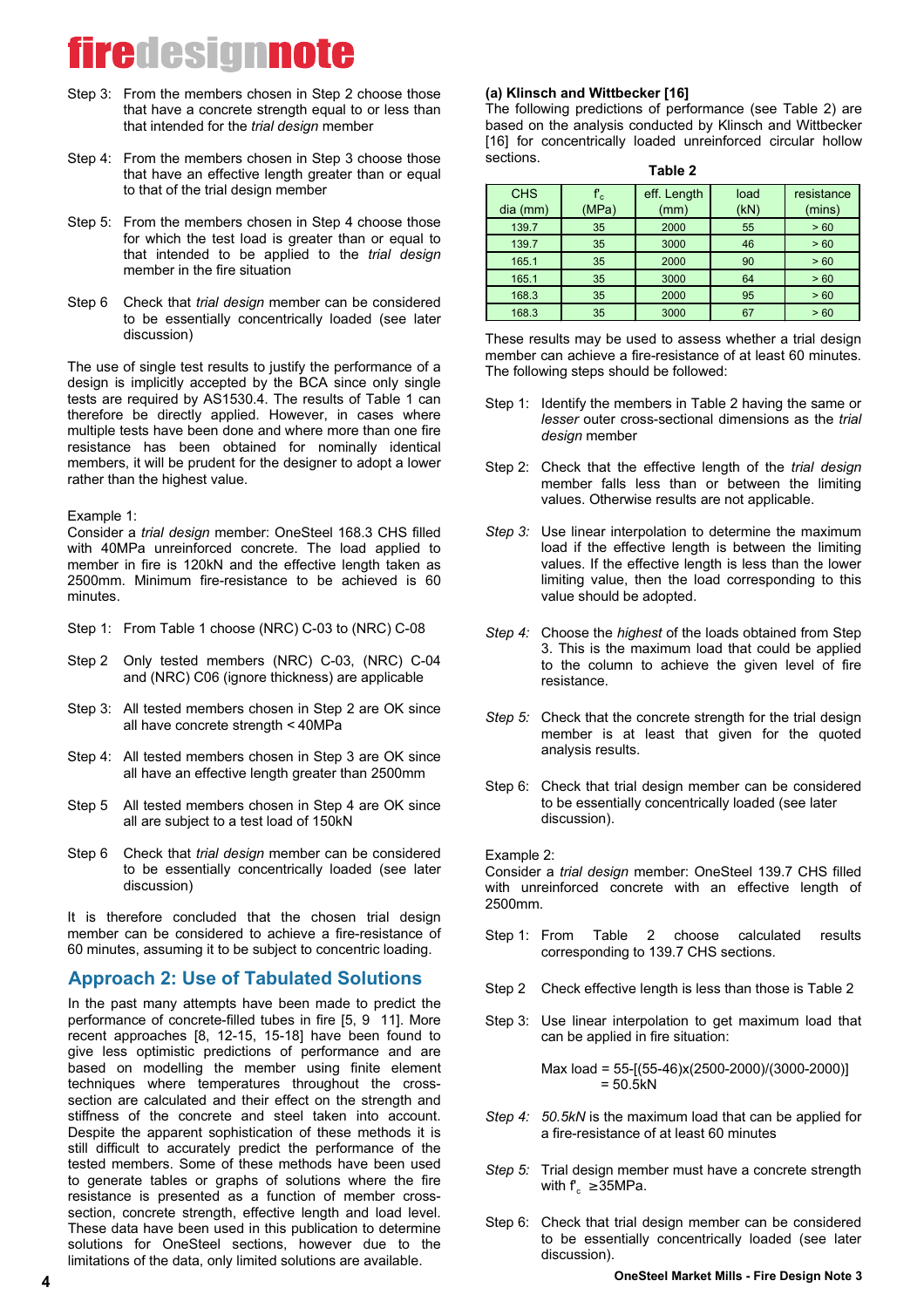

#### **(b) Australian Institute of Steel Construction [20]**

Based on an advanced analysis undertaken by O'Meagher [8], the following solutions are given for columns having an effective length of 2000mm or less. Table 3 below gives the maximum concentric loads that may be applied to concretefilled circular hollow sections (CHS) so that a fire-resistance of at least 60 minutes will be achieved.

| зюн |  |
|-----|--|
|-----|--|

| <b>CHS</b>    | $\mathbf{f}_\mathrm{c}$ | Max fire load (kN) to achieve fire |
|---------------|-------------------------|------------------------------------|
| diameter (mm) | (MPa)                   | resistance of at least 60 mins     |
| 219.1         | 25                      | 300                                |
| 273.1         | 25                      | 700                                |
| 323.9         | 25                      | 1200                               |
| 355.6         | 25                      | 1550                               |
| 406.4         | 25                      | 2200                               |
| 457           | 25                      | 2925                               |
| 508           | 25                      | 3750                               |
| 610           | 25                      | 5750                               |
| 219.1         | 40                      | 450                                |
| 273.1         | 40                      | 1050                               |
| 323.9         | 40                      | 2000                               |
| 355.6         | 40                      | 2400                               |
| 406.4         | 40                      | 3400                               |
| 457           | 40                      | 4600                               |
| 508           | 40                      | 5900                               |
| 610           | 40                      | 9100                               |

The procedure for checking the adequacy of a *trial design member* is the same as that given in (a).

#### **(c) Finnish Constructional Steelwork Association [19]**

Based on an advanced analysis similar to that undertaken by O'Meagher, the following solutions (see Table 4) have been published for unreinforced concrete-filled square hollow sections for fire resistance periods of 30 and 60 minutes. The predictions are for both SHS and CHS sections filled with concrete having an  $f_c$  of 40MPa.

| outer dimension                    | eff. length | load | resistance |
|------------------------------------|-------------|------|------------|
| (mm)                               | (mm)        | (kN) | (mins)     |
| <b>Predicted Performance - SHS</b> |             |      |            |
| 125                                | 2000        | 150  | > 30       |
| 125                                | 3500        | 70   | > 30       |
| 150                                | 2000        | 310  | > 30       |
| 150                                | 3500        | 160  | > 30       |
| 150                                | 2000        | 95   | > 60       |
| 150                                | 3000        | 50   | > 60       |
| 200                                | 2000        | 760  | > 30       |
| 200                                | 3500        | 520  | > 30       |
| 200                                | 5000        | 320  | > 30       |
| 200                                | 2000        | 430  | >60        |
| 200                                | 4000        | 200  | > 60       |
| 250                                | 2000        | 1430 | > 30       |
| 250                                | 4000        | 1000 | > 30       |
| 250                                | 6000        | 640  | > 30       |
| 250                                | 2000        | 970  | >60        |
| 250                                | 5000        | 430  | > 60       |
| <b>Predicted Performance - CHS</b> |             |      |            |
| 139.7                              | 2000        | 168  | > 30       |
| 139.7                              | 3500        | 76   | > 30       |
| 168.3                              | 2000        | 340  | > 30       |
| 168.3                              | 3500        | 180  | > 30       |
| 219.1                              | 2000        | 773  | > 30       |
| 219.1                              | 3500        | 512  | > 30       |
| 219.1                              | 5000        | 321  | > 30       |
| 219.1                              | 2000        | 440  | > 60       |
| 219.1                              | 3500        | 256  | > 60       |
| 219.1                              | 5000        | 155  | > 60       |

**T a b le 4**

**OneSteel Market Mills - Fire Design Note 3** 

| Table 4 (cont.) |  |
|-----------------|--|
|-----------------|--|

| outer dimension                    | eff. length | load | resistance |
|------------------------------------|-------------|------|------------|
| (mm)                               | (mm)        | (kN) | (mins)     |
| <b>Predicted Performance - CHS</b> |             |      |            |
| 273.1                              | 2000        | 1379 | > 30       |
| 273.1                              | 5000        | 756  | > 30       |
| 273.1                              | 7000        | 470  | > 30       |
| 273.1                              | 2000        | 970  | > 60       |
| 273.1                              | 5000        | 452  | > 60       |
| 273.1                              | 7000        | 267  | > 60       |
| 323.9                              | 2000        | 2130 | > 30       |
| 323.9                              | 7000        | 825  | > 30       |
| 323.9                              | 2000        | 1640 | >60        |
| 323.9                              | 7000        | 500  | > 60       |
| 355.6                              | 2000        | 2690 | > 30       |
| 355.6                              | 7000        | 1333 | > 30       |
| 355.6                              | 2000        | 2120 | > 60       |
| 355.6                              | 7000        | 915  | > 60       |
| 406.4                              | 2000        | 3674 | > 30       |
| 406.4                              | 7000        | 2095 | > 30       |
| 406.4                              | 2000        | 3000 | > 60       |
| 406.4                              | 7000        | 1108 | >60        |
| 457                                | 2000        | 4762 | > 30       |
| 457                                | 7000        | 3060 | > 30       |
| 457                                | 2000        | 4095 | > 60       |
| 457                                | 7000        | 2428 | > 60       |
| 508                                | 2000        | 6096 | > 30       |
| 508                                | 7000        | 4238 | > 30       |
| 508                                | 3000        | 5310 | > 60       |
| 508                                | 7000        | 1857 | > 60       |

The procedure for checking the adequacy of a *trial design member* is the same as that given in (a) above.

#### **Approach 3: Use of Simplified Calculation Method**

#### **(a) Kodur's Formula**

Kodur [21] has recently proposed a simplified formula to allow the estimate of fire resistance of concentrically loaded SSHS columns. The proposed formula was developed following extensive experimental and theoretical studies of the behaviour of concrete-filled tubes in fire. A series of parametric studies were conducted using a theoretical model that accounted for the effect of elevated temperature on the mechanical properties of steel and concrete. The data generated by these parametric studies was used to derive a simplified formula to enable the prediction of fire resistance. The proposed formula and associated variables are given below:

$$
t = f \frac{(f'_c + 20)}{(L_e - 1000)} D^2 \sqrt{\frac{D}{P}}
$$
 ......Eqn (1)

Table 5

| Variable                                 | Plain                                         | conventional                                                  | steel fibre |
|------------------------------------------|-----------------------------------------------|---------------------------------------------------------------|-------------|
|                                          | concrete                                      | reinforced reinforced                                         |             |
|                                          |                                               | concrete                                                      | concrete    |
| <b>L</b> <sub>e</sub> : effective length |                                               |                                                               |             |
|                                          | $(mm)$ : 2000 - 4000 2000 - 4500              |                                                               |             |
|                                          |                                               | $f_c$ : 28 day compressive strength of concrete               |             |
|                                          | $(MPa):$ 20 - 40 20 - 55                      |                                                               |             |
|                                          |                                               | D: outside diameter or width of section (mm)                  |             |
|                                          |                                               | CHS (mm): 140 - 410 165 - 410 140 - 410                       |             |
|                                          |                                               | SHS (mm): 140 - 305 175 - 305 100 - 305                       |             |
|                                          |                                               | $t$ : fire resistance of column subject to standard fire test |             |
|                                          | (mins) $\leq 120$                             | $≤ 180$                                                       | ≤ 180       |
|                                          | $P$ : load applied to the column in fire (kN) |                                                               |             |
|                                          |                                               | f: empirical factor depending on whether the section          |             |
|                                          | circular, square or fibre reinforced          |                                                               |             |
| CHS:                                     | 0.07                                          | $0.08*$                                                       | 0.075       |
| SHS:                                     | 0.06                                          | $0.07*$                                                       | 0.065       |

 $<$  3% and 25mm cover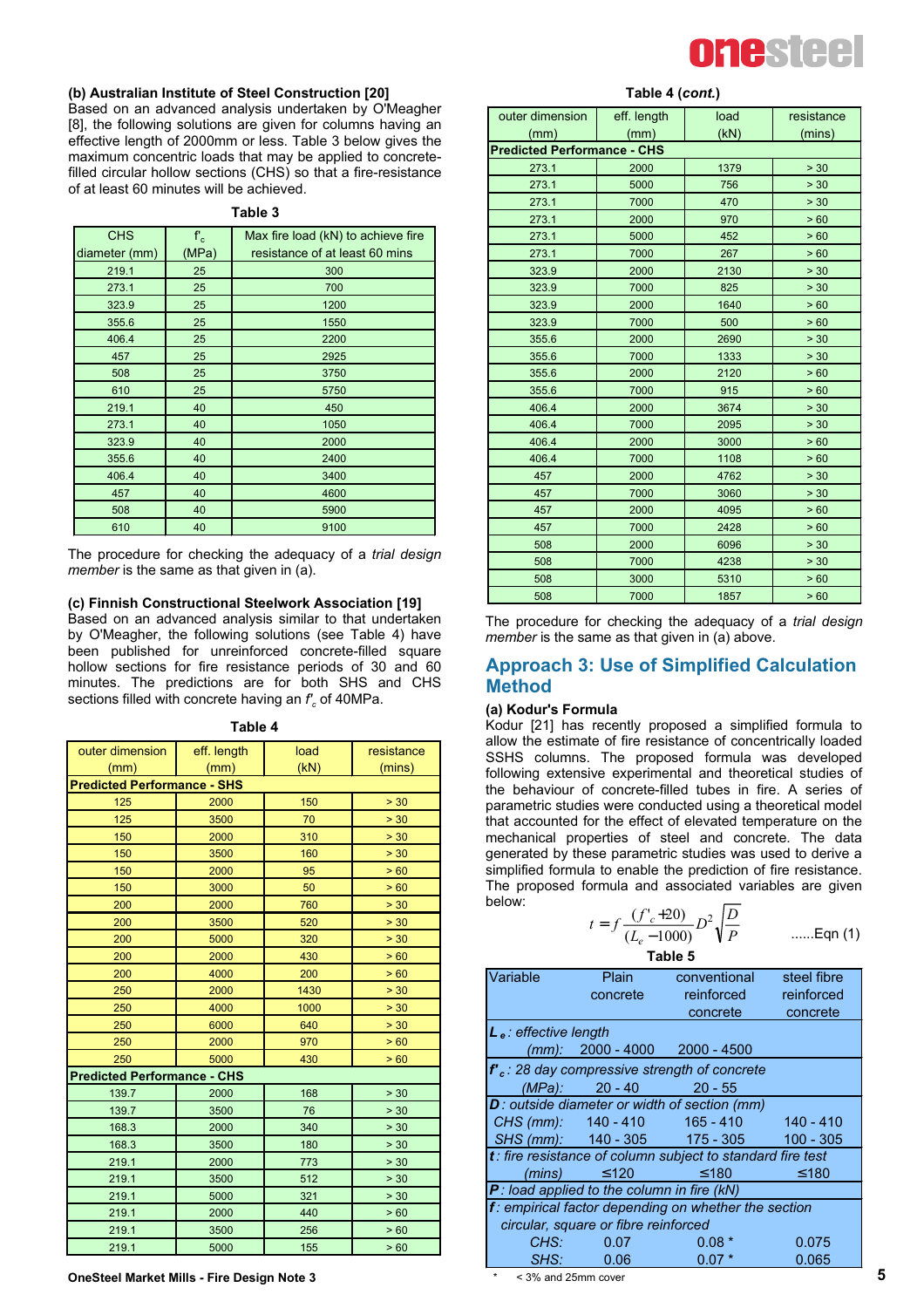A comparison of the fire resistance given by the proposed equation with the results of tested members (unreinforced sections) falling within the limits of the above simple theory is shown below.



It can be seen that there is a correlation between the predicted fire resistances and those obtained from the tests. If the formula (Eqn (1)) predicted exactly the fire resistance obtained from the tests then all of the points would fall along the line of equivalence. About one half of the points fall above the line

Also shown on this graph are the predicted fire resistances using a modified equation. The points are obtained by subtracting 15 minutes from each calculated response. The modified equation is given below:

$$
t = f \frac{(f'_c + 20)}{(L_e - 1000)} D^2 \sqrt{\frac{D}{P}} - 15
$$
 .......Eqn (2)

*It is advocated that this approach be adopted when* estimating the fire resistance of unreinforced column sections using this formula. The limits given in Table 5 still apply. [Note that at the limit, both equations 1 and 2 may predict a fire resistance of 120 minutes as shown for the four pairs of results above].

#### $Example 3$

Design an unreinforced concrete-filled circular hollow section column of a building to have a fire-resistance level of 60 minutes. The column is filled with concrete having an  $f_c$ of 40MPa. The effective length of the column is taken as 2500 mm, and it may be assumed to be axially loaded. The load applied to the column in fire is 1750kN

Solution:

Design parameters: unreinforced concrete circulare hollow section CHS effective length *L<sub>e</sub>* = 2500mm  $f_c = 40MPa$  *P* = 1750kN  $FRL = 60$  minutes

From the design parameters given and rearranging Eqn (2), the outside diameter of the circular hollow section, *D*, can be expressed as:

$$
D^{5/2} = (t+15)\sqrt{P} \frac{(L_e-1000)}{f(f'_c+20)}
$$

From Table 5, *f* is taken as 0.07, and substituting all the parameters into the equation, gives:

 $D = 263$ mm

Therefore, the minimum outer diameter of the CHS require is 263mm. From the range of OneSteel product, the next section closest to and higher than 263mm is 273.1mm CHS

#### **(b) Approach for Larger Diameter Columns**

For circular hollow sections of larger diameter ( $\geq$  350mm), an approximate approach can be used to determine the fire resistance. This consists of taking into account the effect of temperature rise on concrete and steel reinforcement by<br>utilising an effective concrete cross-section and utilising an effective concrete cross-section and reinforcement having an effective strength. Any strength associated with the CHS section is ignored. The column is then analysed as a normal concrete column but subject to the reduced loads applicable to the fire situation (see AS1170.1[22]). The recommendations are given in Table 6 and derived from heat transfer analyses of CHS sections of varving diameters.

| <b>FRL</b> | <b>Diameter</b> |                  | Steel strength reduction |                  |
|------------|-----------------|------------------|--------------------------|------------------|
| exposure   | reduction       |                  | covers (mm)              |                  |
| (mins)     | (mm)            | 30 <sub>mm</sub> | 40 <sub>mm</sub>         | 50 <sub>mm</sub> |
| 30         | 10              |                  |                          |                  |
| 45         | 20              | 0.83             |                          |                  |
| 60         | 31              | 0.63             | 0.83                     | 0.99             |
| 75         | 41              | 0.47             | 0.67                     | 0.84             |
| 90         | 50              | 0.35             | 0.55                     | 0.72             |
| 120        | 66              | 0.16             | 0.35                     | 0.52             |
| 150        | 82              | 0.02             | 0.20                     | 0.37             |
| 180        | 96              |                  | 0.08                     | 0.24             |

#### **Table 6**

#### Example 4:

Calculate the effective concrete cross-section and the reduction in steel strength of conventional reinforcement of a reinforced concrete-filled circular hollow section column to have a fire resistance level of 90 minutes. The cross-section in consideration is a 355.6x9.5 CHS with conventional reinforcement placed at 40mm inside of the CHS.

From Table 6, the diameter reduction of the concrete crosssection at 90 minutues FRL exposure is 50mm. The corresponding steel strength reduction of the reinforcement at 40mm cover is 0.548. The resulting cross-section with reduced strength of reinforcement are shown below.



The strength of the column with the effective cross-section can be assessed in accordance with AS3600[23].

#### **Effective Lengths**

This technical note only applies to columns in braced buildings where the columns are heated over one level.

If the column is flexurally continuous at each end, then the effective length,  $L_e$ , can be taken as 0.7 x H where H is the distance between lateral restraints (typically the floor-to-floor height). If the column is flexurally continuous at only one end and rotationally unrestrained at the other, then *L*<sub>e</sub> can be taken as  $0.85$  x H. Otherwise  $L<sub>e</sub>$  should be taken as  $H$ .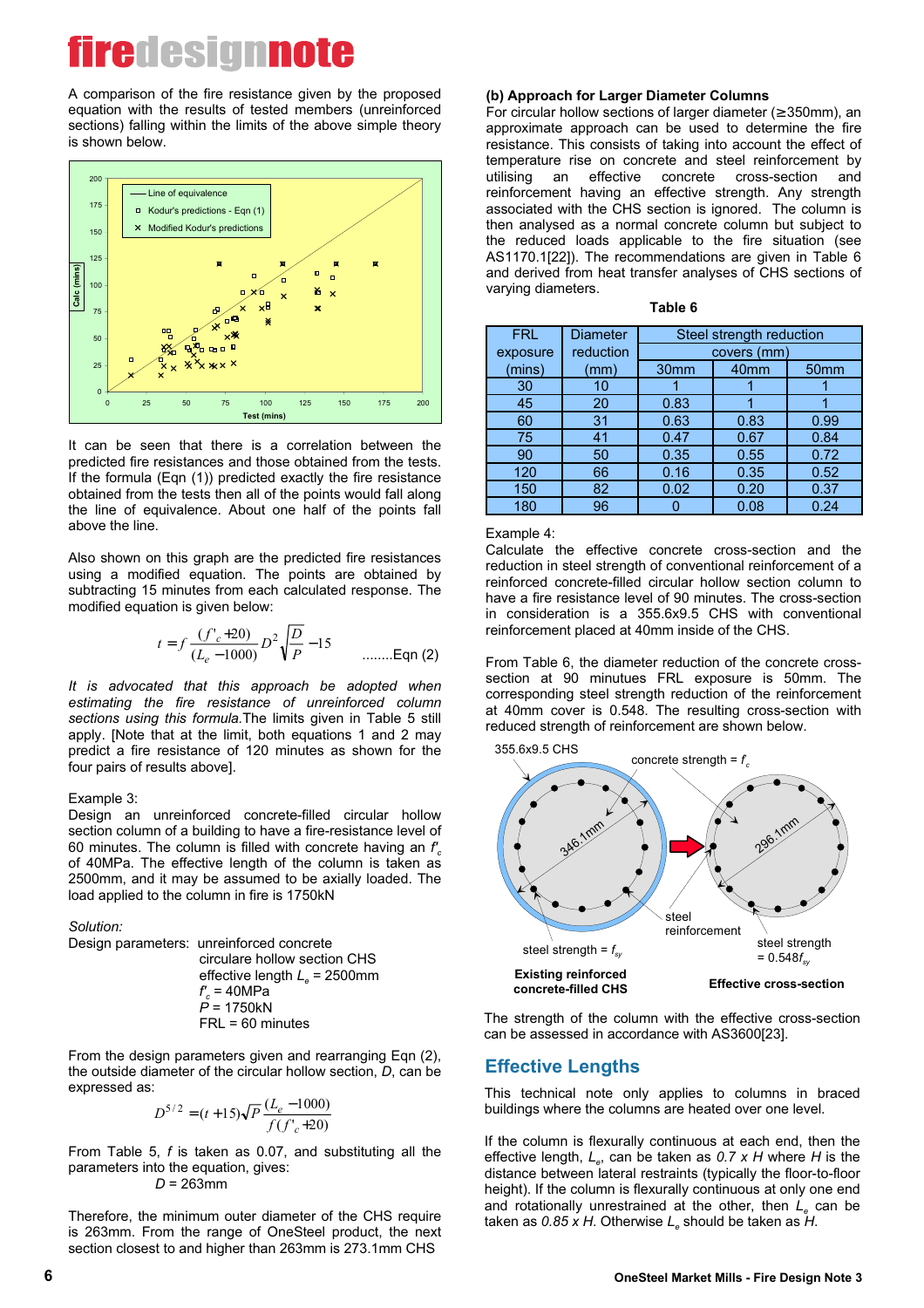#### **Eccentric Loading**

Under ambient conditions, all steel members must be designed to resist a level of eccentric loading. This is to allow for the presence of some level of unintentional eccentricity. Should columns have beams connected to one side only they may be subject to a greater bending.



If an *isolated* unreinforced concrete-filled tube is subjected to eccentric loading, then the fire resistance of the member may be significantly reduced due to the fact that the column may have little bending resistance. If the column is continuous and the connections are kept adequately cool, the cooler lengths of the column will exhibit much greater flexural stiffness and therefore attract more bending moment into these regions, thus reducing the bending moments at the ends of the heated column length. It is reasonable under these circumstances to consider the column as being essentially axially loaded.



#### **Connections**

Typical connections between beams and concrete-filled SSHS members are illustrated. These include web side plates that are welded to the sides of the steel member and those where a connected plate is passed through the column.

#### **REFERENCES**

- [1] Proe, D.J., Bennetts, I.D., Thomas, I.R. and Szeto, W.T., "Handbook of Fire Protection Materials for Structural Steel", Australian Institute of Steel Construction, 1990.
- [2] Fire Safety Design Compendium, OneSteel, November 2001.
- [3] Standards Australia, AS 1530.4, "Methods for Fire Tests on Building Materials, Components and Structures, Part 4: Fireresistance Tests of Building Construction", 1997.
- [4] "Building Code of Australia 1996", Volume 1—Class 2 to 9, Australian Building Codes Board, 1996.
- [5] Grimault, J. P., "Calcul à l'incendie des profils creux remplis de béton", manuel pratique, Chambre Syndicale des Fabricants de Tubes d'Acier, June 1982.
- [6] Lie, T.T. and Caron, S.E., "Fire Resistance of Circular Hollow Steel Columns Filled with Silicious Aggregate Concrete: Test Results", Internal Report No. 570, Institute for Research in Construction, National Research Council of Canada (NRCC), August 1988.



It is assumed that the connections and beams are kept sufficiently cool to transfer loads and provide the necessary lateral and rotational restraint to the ends of the column. This is normally achieved by fire protection of these parts. Connection Type (a) is suitable where the column is continuous since the floor loads can be transferred into the concrete core through bond between the upper cool steel section and the concrete. Such a connection could be used to transfer roof loads into a column but additional measures must be taken to transfer the loads directly into the concrete. This could be achieved by a cap plate that transfers the load in bearing or through pins through the tube into the concrete to give mechanical anchorage.

In the case of connection Type (b) where a steel plate has been slotted through the tube, the load can be transferred directly into the concrete through bearing of the steel plate on concrete.

#### **Practical Considerations**

Small holes (2  $\times$  20mm dia) should be provided in the walls of a tube and located between 100 - 200mm from its ends and at a maximum spacing of 5m. These holes are provided to relieve steam pressure [24].

If it is intended to reinforce the concrete core with steel fibres, then it is recommended that such fibres should be 0.5mm in diameter, not longer than 38mm, and have crimped flats or hooked ends to ensure adequate pull-out resistance [25].

### **Conclusions**

General quidelines on the fire resistance performance of SSHS columns incorporating concrete filling have been provided. Approaches 1 and 2 are tabulated solutions for unreinforced concrete-filled SSHS columns based on test results and analytical predictions, respectively. Approach 3 offers a simplified calculation method for both reinforced and unreinforced concrete-filled SSHS columns. These approaches must only be used within their prescribed limits.